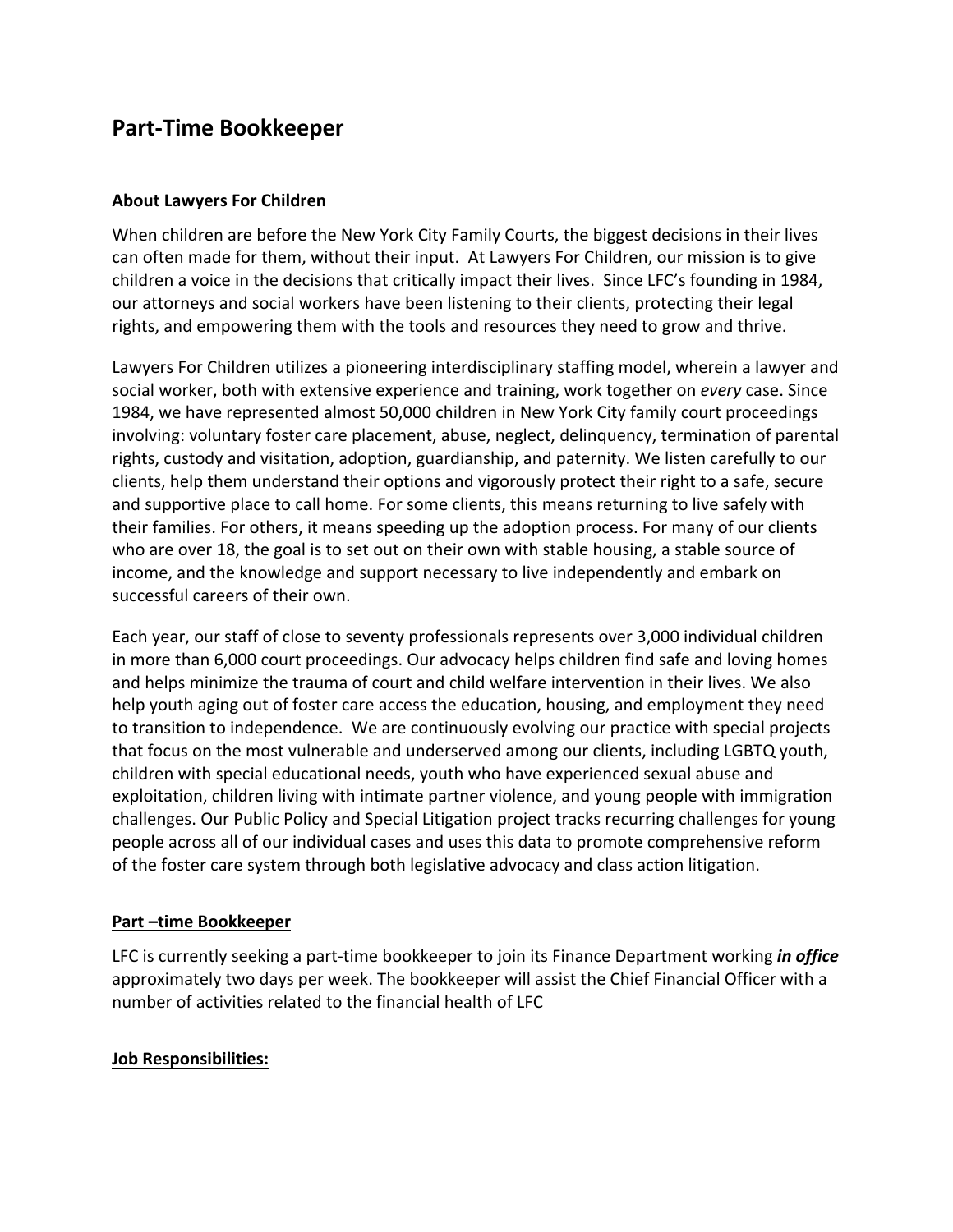- Maintain records of financial transactions by establishing accounts, posting transactions, ensuring NYS contract requirements are in place.
- Maintain subsidiary accounts by verifying, allocating, and posting transactions.
- Maintain historical records by filing paper and digital documents.
- Contribute to team effort by accomplishing related results as needed.
- Coding and posting vendor invoices, issuing and mailing checks
- Communication with AP vendors, reviewing vendor bills for accuracy, research and analysis as needed
- Collect and review employee expense reports
- Posting donor receipts, making bank deposits, recording receipts from different sources and monthly reconciliations with development department
- Monthly bank and account reconciliations
- Sorting financial mail, filing, and copying
- Other projects and responsibilities as needed

### **Work Hours:**

Working two days a week at LFC's office is a requirement. Start and end hours are flexible.

## **Qualifications / Skills:**

- Analytical skills
- Data Entry Skills
- Attention to Detail
- Confidentiality
- Great communication skills
- The ability to meet deadlines
- The ability to prioritize projects
- Excellent data entry skills

## **Education, Experience, and Licensing Requirements:**

Bachelor or associate degree in accounting, finance, or related field

Strong Microsoft Excel and Word skills.

Excellent written and oral communication skills.

Strong organizational, problem solving and analytical skills.

Experience with Quick Books is preferred but not required.

Minimum two years' experience in bookkeeping or accounting field.